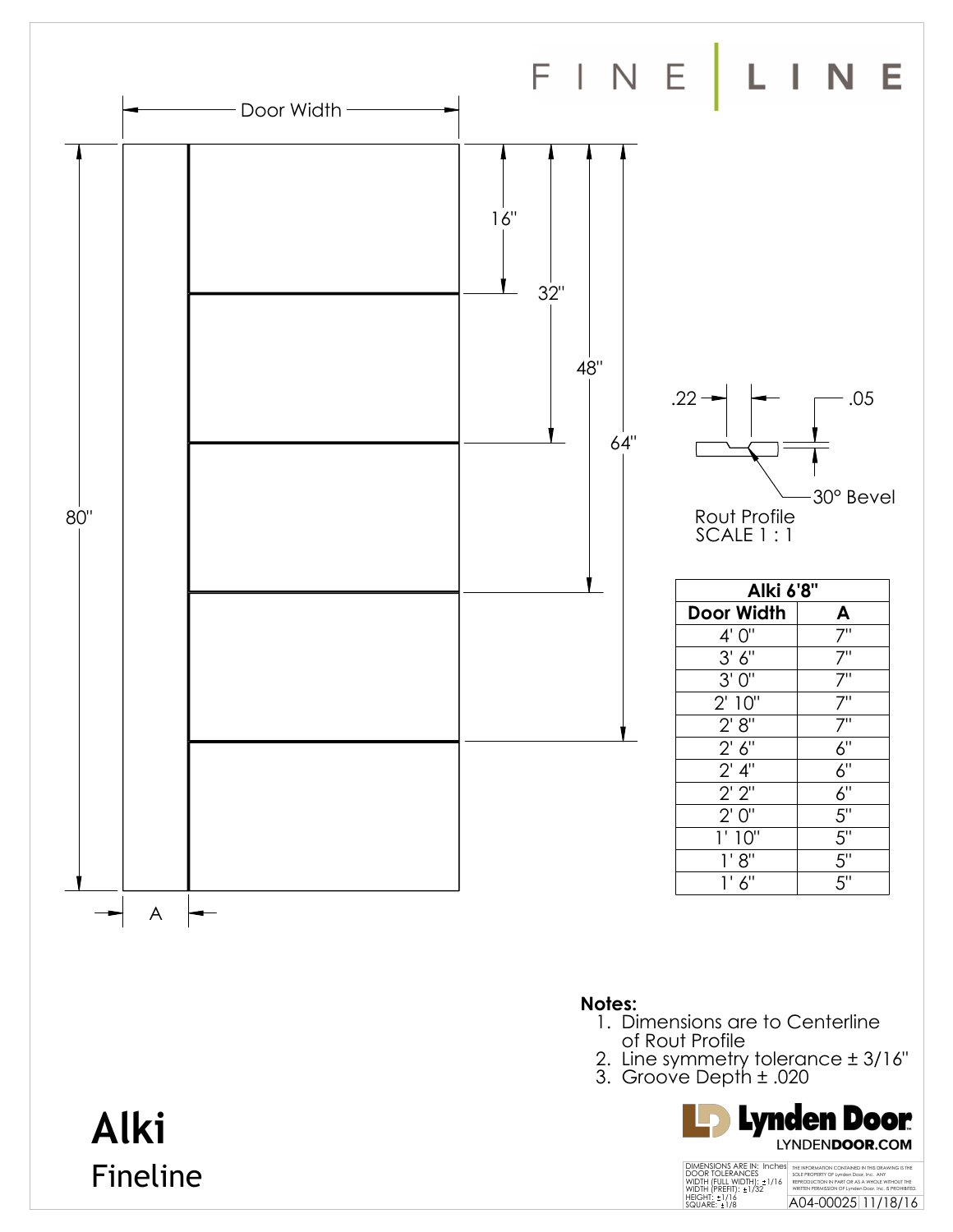

Fineline

THE INFORMATION CONTAINED IN THIS DRAWING IS THE SOLE PROPERTY OF Lynden Door, Inc. ANY<br>REPRODUCTION IN PART OR AS A WHOLE WITHOUT THE<br>WRITTEN PERMISSION OF Lynden Door, Inc. IS PROHIBITED.<br>A04-00025 11/18/16 DIMENSIONS ARE IN: Inches<br>DOOR TOLERANCES<br>WIDTH (FULL WIDTH): ±1/16<br>WIDTH (PREFIT): ±1/32<br>HEIGHT: ±1/16<br>SQUARE: ±1/8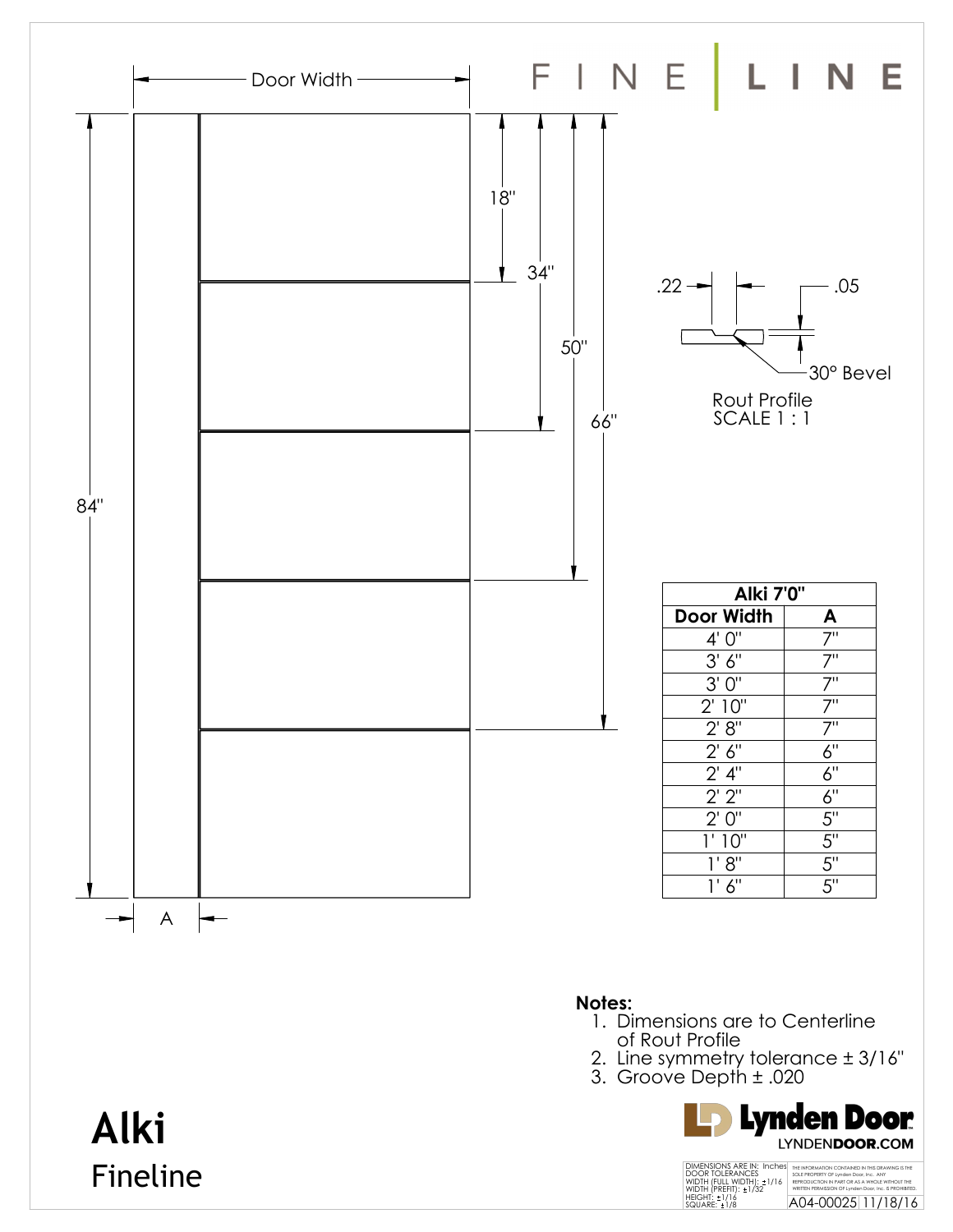

**Alki**

Fineline

- **Notes:**
- 1. Dimensions are to Centerline of Rout Profile
- 2. Line symmetry tolerance ± 3/16"
- 3. Groove Depth ± .020

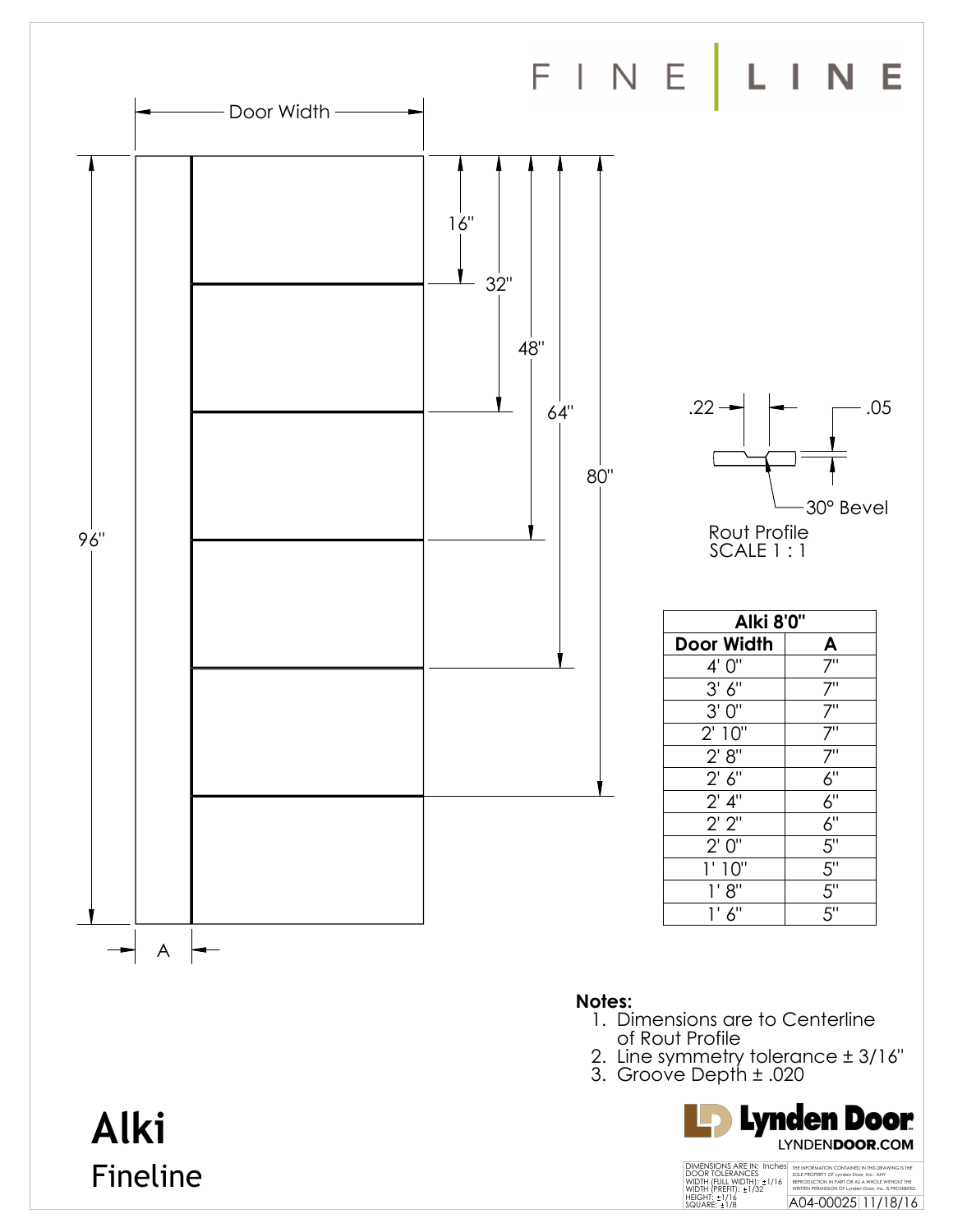

- 2. Line symmetry tolerance ± 1/32"
- 3. Groove Depth ± .020



## **Alki** Fineline GA

THE INFORMATION CONTAINED IN THIS DRAWING IS THE SOLE PROPERTY OF Lynden Door, Inc. ANY<br>REPRODUCTION IN PART OR AS A WHOLE WITHOUT THE<br>WRITTEN PERMISSION OF Lynden Door, Inc. IS PROHIBITED.<br>A04-00025 11/18/16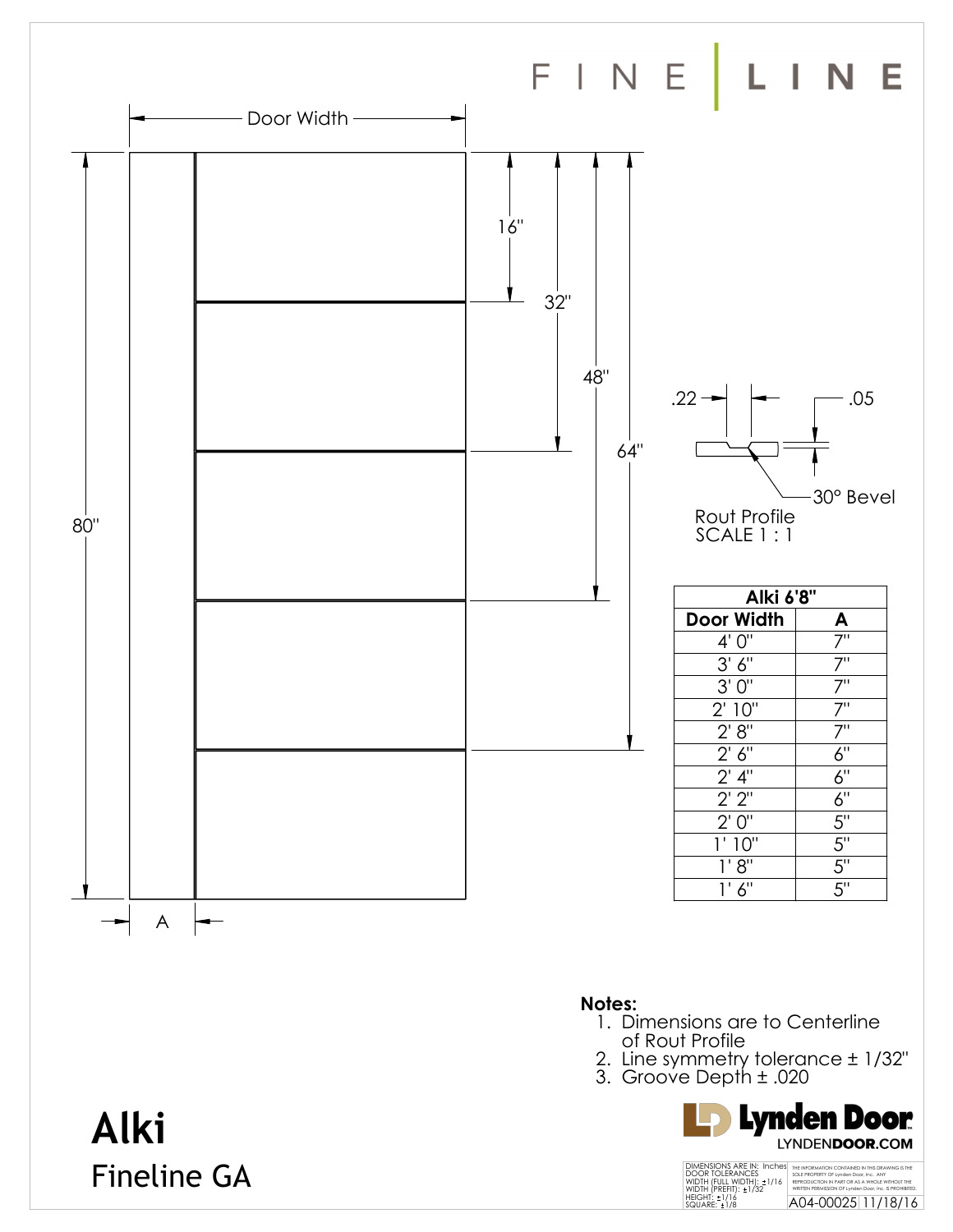

Fineline GA

THE INFORMATION CONTAINED IN THIS DRAWING IS THE SOLE PROPERTY OF Lynden Door, Inc. ANY<br>REPRODUCTION IN PART OR AS A WHOLE WITHOUT THE<br>WRITTEN PERMISSION OF Lynden Door, Inc. IS PROHIBITED.<br>A04-00025 11/18/16 DIMENSIONS ARE IN: Inches<br>DOOR TOLERANCES<br>WIDTH (FULL WIDTH): ±1/16<br>WIDTH (PREFIT): ±1/32<br>HEIGHT: ±1/16<br>SQUARE: ±1/8